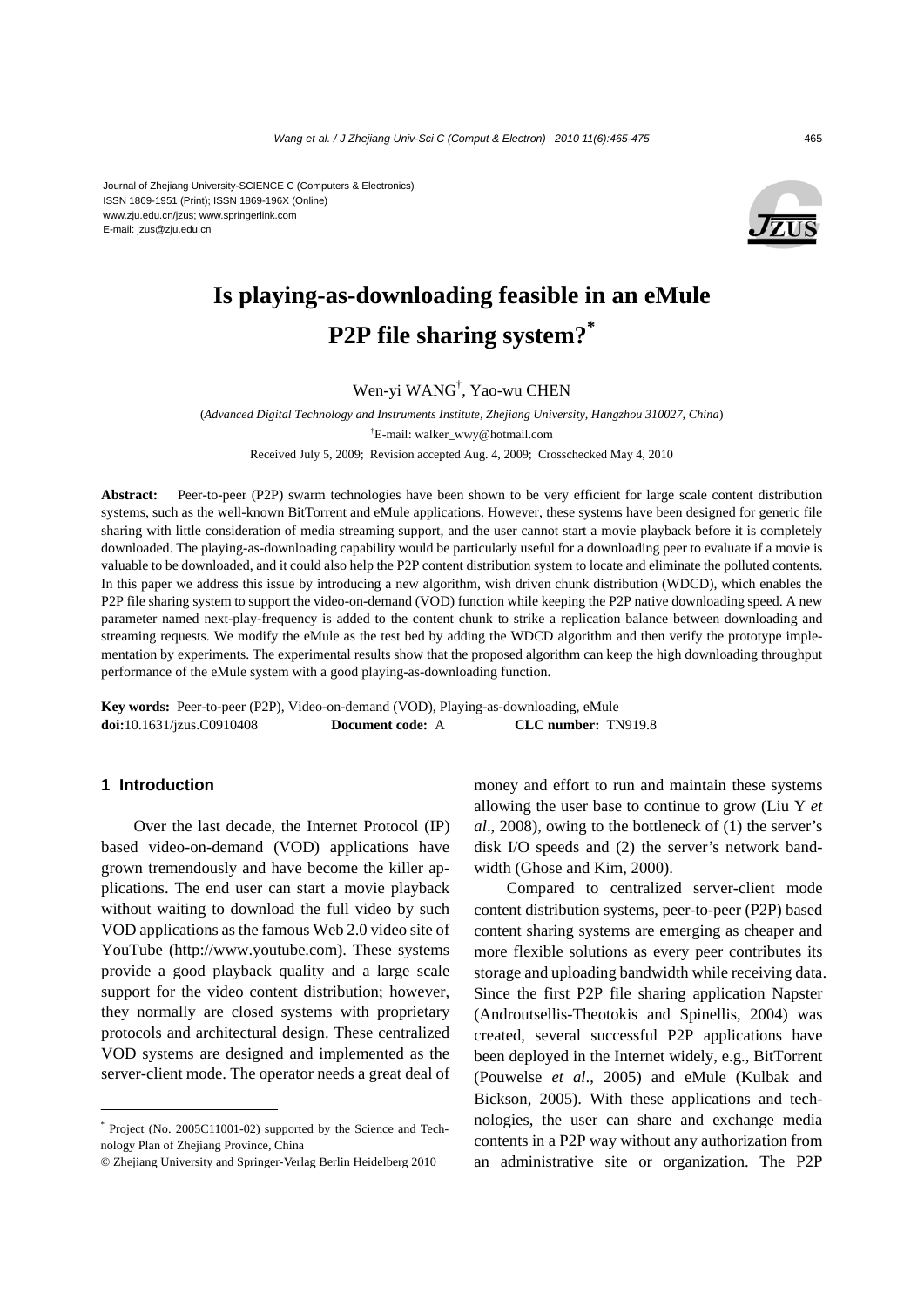architecture also eliminates the bandwidth and storage requirements for the central server because all contents are stored in the peer's storage. Both eMule and BitTorrent have proven to be very effective P2P content distribution mechanisms (Vlavianos *et al*., 2006); however, they do not have the streaming support as the traditional VOD systems (Rodriguez *et al*., 2006). This limitation is a known design issue of the P2P file sharing applications. These P2P overlay networks are mesh based systems and they obtain the high swarming (downloading) efficiency by replicating the chunks randomly with the rarest first order (Füllemann, 2005; Koo *et al*., 2005; Bickson *et al*., 2007). However, a streaming application requires the chunks arrive at the receiving peer in sequential order. So the challenge here is how we can add the playingas-downloading (PAD) service to the P2P file sharing system without impacting its high downloading throughput.

Although some of the recent systems such as BitTos (Vlavianos *et al*., 2006) and Bass (Dana *et al*., 2005) have added streaming support for BitTorrent, it is still an open issue whether similar P2P technology can be used for VOD applications. In this paper, we investigate how to enhance the streaming support for eMule. As far as we know, this is the first time this topic has been studied. We propose an enhancement algorithm named wish driven chunk distribution (WDCD) based on the original eMule chunks selection and replication algorithm. The new algorithm enables the eMule clients to have the playing-asdownloading capability, thus improving user experience by less startup time to view a movie, especially when the movie is polluted or of poor quality. Thus, end users can protect the resource utilization by canceling the downloading request at an earlier stage. We keep the eMule framework and its protocol and extend its chunk selection algorithm by adding a new next-play-frequency parameter to the chunk, indicating how urgent it is for the streaming clients. By balancing the chunk replication priority between streaming and downloading clients, our proposal enables the chunks to arrive at the receiving clients with (1) the playing order to have the smooth playback and (2) the rarest first order to have the maximum downloading throughput.

## **2 Related works**

The P2P paradigm has been used widely for VOD systems since it was created for file sharing applications such as eMule, BitTorrent, Kazza (Leibowitz *et al*., 2003), GnuTella (GnuTella, 2009), and Freenet (Sandberg and Wiley, 2000). The P2P VOD service is more challenging than the P2P file sharing system because it should allow users to watch the movie with a short startup time and small playback jitters. The receiving peers in a P2P VOD system should obtain the chunks from different parent nodes in playback order, which will impact the efficiency of the rarest first swarming protocols used in P2P file sharing applications.

P2P VOD systems can be divided into two categories according to the overlay network structure (Liao *et al*., 2007; Magharei *et al*., 2007; Liu JC *et al*., 2008; Liu Y *et al*., 2008): tree based and mesh based. Tree based systems use a push method to disseminate the data over the application level multicast (ALM) trees (Jannotti *et al*., 2000; Chu *et al*., 2002; Castro *et al*., 2003; Tran *et al*., 2003; Guo *et al*., 2003; 2008; Do *et al*., 2004; 2008; Lee *et al*., 2005). The ALM tree structure uses the same idea as the multicast technology, so it is easy to implement and maintain. There are two kinds of ALM tree overlay structures: one is the single ALM tree, such as DirectStream (Guo *et al*., 2008), OverCast (Jannotti *et al*., 2000), ESM (Chu *et al*., 2002), and ZIGZAG (Tran *et al*., 2003); the other is the multiple ALM trees, such as SplitStream (Castro *et al*., 2003), Bullet (Kostic *et al*., 2003), P2VOD (Do *et al*., 2004; 2008), and P2CAST (Guo *et al*., 2003). In ESM, the peers join in a spanning tree and the data are forwarded from the root node to the descendant nodes along the tree. Thus, the server loading is reduced and the system service scale is improved. DirectStream creates an ALM tree at the server for every stream. When a new peer joins in the stream's ALM tree, it will search all the nodes at the indexing directory server for the best suitable one as the data forwarding parent node. ZIGZAG divides the peers into different logical layers, and then generates different clusters among the different logical layers. This design restricts the ALM tree's width and depth and thus shorten the transfer delay between the root node and the leaf nodes. The single ALM tree structure is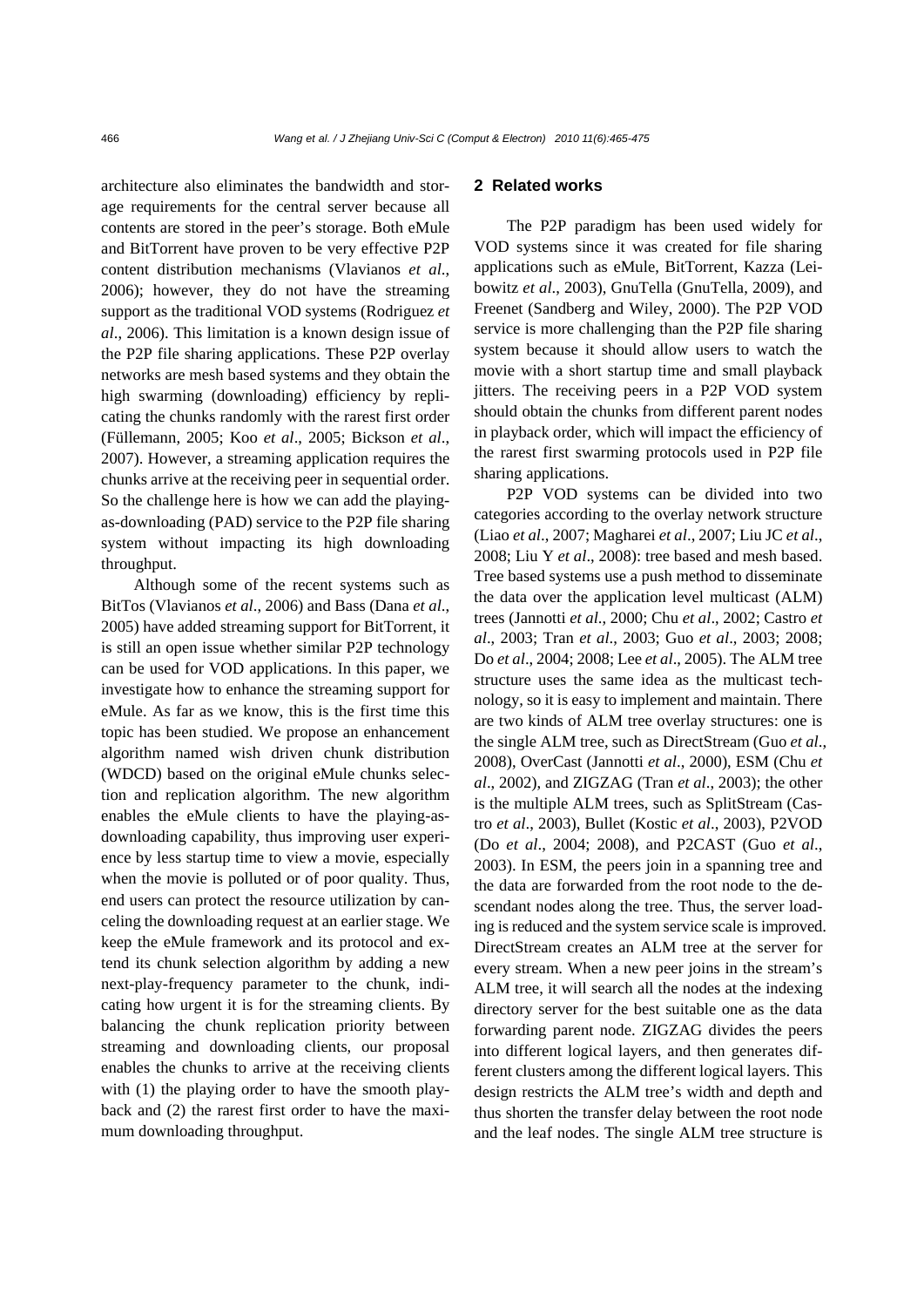vulnerable to peers churn. When a peer leaves the ALM tree, all its descendant nodes must take some time to find the new parent to fix the ALM tree. This tree fixing process will obviously increase these nodes' playback jitters. Because of the heterogeneity of P2P network nodes, the end-to-end transfer delay may sometimes be large, especially when a peer with low uploading bandwidth is in the data forwarding path. The multiple ALM trees structure extends the source node number of the receiving peer to fully utilize the network resources, and thus it has stronger system stability. SplitStream (Castro *et al*., 2003) uses the multiple description coding (MDC) technology to encode and transfer the streams. Every MDC stream uses an ALM tree to forward the data, and the tree node at one of the ALM trees can also serve as the parent node for the other ALM tree nodes, so the uploading bandwidth of every tree's leaf nodes is fully utilized. P2VOD designs a fixed length cache buffer for every peer and defines the R-Block as the smallest video data unit. The peers with the same smallest R-Block number are grouped together and defined as a video session. A peer at P2VOD can obtain not only the video data from the ALM tree's parent node, but also the data from the neighbors at the same video session. P2CAST uses patching technology to reduce the server loading, because a newly joining peer obtains only the video data that have missed the current playback timestamp from the server, and then receives the data after that timestamp from the other peers.

As the researches (Jiang *et al*., 2003; Dana *et al.*, 2005; Pai *et al*., 2005; Zhang *et al*., 2005; Vlavianos *et al*., 2006; Annapureddy *et al*., 2007; Liao *et al*., 2007; Magharei and Rejaie, 2007; Cheng *et al*., 2008a; 2008b; 2008c; Huang *et al*., 2008; Mol *et al*., 2008; Tian *et al*., 2008) have discussed, the peers of a mesh overlay network can obtain data from multiple source peers and forward data to multiple child peers compared with the tree based structure, so the mesh structure can support larger scale systems and are more tolerant to peers churn. CoolStreaming (Zhang *et al*., 2005) defines a member list for every peer. The receiving peer generates a partner list from his/her member list, receives data from his/her partners, and runs a scheduler to update the member and partner lists periodically to select the most suitable parent

node dynamically. GridCast (Cheng *et al*., 2008a; 2008b; 2008c) and PPLive (Huang *et al*., 2008) cache one or multiple files at the peers to improve the VOD performance. AnySee (Liao *et al*., 2007) divides the peers into two sets, the active set and the backup set. The receiving peer calculates periodically the smallest transfer path between itself and all the other peers who have cached the same data, and then updates the peer of the smallest delay path to the backup set. When one of the paths at the active set is disconnected, the receiving peer can build up very quickly a shortest data forwarding path from the backup set to avoid the playback jitters. Prime (Magharei and Rejaie, 2007) designs a two-phase data distribution algorithm. It uses the ALM trees to distribute the MDC streams in the diffusion phase. Once the diffusion phase is completed, the streams are forwarded using swarm technology and one diffusion ALM tree node can obtain the other layer's MDC stream data from the same or deeper degree nodes of another diffusion ALM tree. This improves the bandwidth utilization of the tree's leaf nodes. The peers at the mesh overlay network select the source nodes randomly and globally, so they normally will have longer startup time. They often need very large cache buffer for a good VOD playback performance, such as the GridCast and PPLive, which cache the whole file at the peers like a P2P file sharing system.

In some of the recent researches, besides using the P2P paradigm to improve the VOD system performance, how to add streaming capability to the P2P file sharing system is also studied; e.g., Bass adds a streaming media server to the BitTorrent network for streaming support. The playing client obtains the chunks before the playback deadline from the media server and fetches the chunks after the playback deadline from BitTorrent peers. Based on Bass, an improved algorithm is used in BiTos. It is still based on the BitTorrent system; the difference is that the streaming media server is removed. It adds the VOD supporting by directly modifying the BitTorrent protocol. BiTos is the first research to modify the chunk replication algorithm used in the P2P file sharing application for streaming support. BiTos divides the file chunks into two sets, the high priority set and the low priority set. The high priority set contains the chunks that are close to the playback deadline and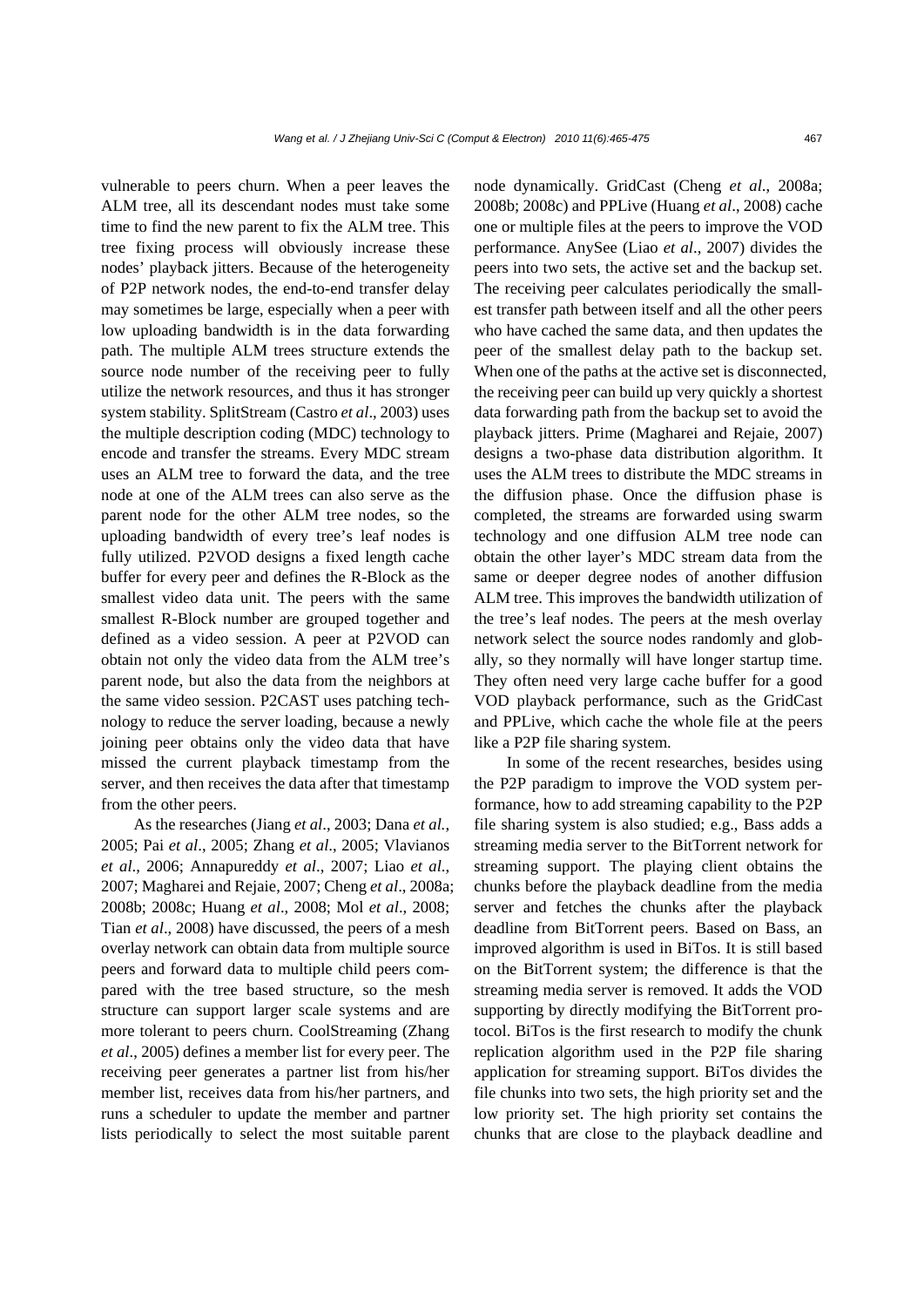have not yet been downloaded; the low priority set contains the remaining chunks that have not been downloaded and are further away from the playback deadline. A selection process is used to decide which chunk should be downloaded. A chunk in the high priority set is downloaded with probability *p*, and the one in the low priority set is downloaded with probability  $1-p$ . By setting the value of *p* greater than 0.5, the chunks in the high priority set will be downloaded earlier than the ones in the low priority set. Intuitively, the larger value of *p* offers the better chance for chunks to arrive at the receiving peer within their playback time, while a smaller value of *p* increases the density of chunks. Thus, it leads to a better overall downloading throughput.

In short, BiTos is the most similar to our proposed algorithm, but with several differences: (1) Our test bed is eMule, not BitTorrent. eMule and BitTorrent have totally different design at system architecture, chunk distribution, and incentive mechanism. Compared with BitTorrent, eMule implements a rough streaming function, called preview, which makes eMule more suitable to be enhanced for the streaming application. (2) Our algorithm is based on the chunk unit level and needs only a small modification to the original eMule system, while BiTos is designed on a chunk sliding window and the performance is decided by the window size. Because it is hard and complex to fine tune the parameter, BiTos still leaves it as an open issue about how to adjust the sliding window size to obtain the best performance.

## **3 eMule background**

In current available P2P file sharing applications, eMule is the only one with limited streaming support. This feature is called preview in eMule. In this section, we present the eMule chunk selection and replication algorithm and describe how to support the preview function.

Fig. 1 shows the eMule architecture design. The eMule network is composed of hundreds of servers and millions of peer clients. The client obtains P2P services by connecting to one of the eMule servers. Although every client is pre-configured with a list of connectable servers, the client can connect to only one of them at a given time. An eMule server is running a central index service to store the connected clients information and chunks information of their shared files. eMule is a receiver driven design, so it is up to the downloading client to select the chunks for replication.



**Fig. 1 eMule architecture overview**

eMule is a structured P2P overlay network. Peer *Pi* sends the chunk information of its shared file *F* to server *S* by the TCP protocol, and another peer  $P_i$ searches out this shared file *F* and its source peer list from *S*. In the eMule system, every file is presented by a globally unique identifier (GUID). This GUID is generated by a hash function (Kulbak and Bickson, 2005). The file is cut into chunks of the same size. Like the file presentation, every chunk is also presented by a hash function generated GUID. If *Pj* has at least one chunk of file  $F$ ,  $P_j$  is presented as the source peer of *F*. An eMule server uses the term of frequency to show the chunk's availability. For example, *fi* equals the replicated number of chunks *Ci*'s at the eMule peers. A larger  $f_i$  shows that  $C_i$  has a larger source peer number. Thus, a newly joining peer can download *Ci* more quickly.

Fig. 2 presents the eMule's chunks selection and replication algorithm. Several criteria are used to replicate as many file chunks between peers as possible according to their availability (frequency). The rarest chunks (with a lower frequency) have a higher priority to be replicated. Its design goal is to make as fast overall downloading speed as possible by providing more sources for every chunk.

To obtain the maximum overall downloading throughput, the eMule peer follows the four criteria shown in Fig. 2 to replicate the chunks.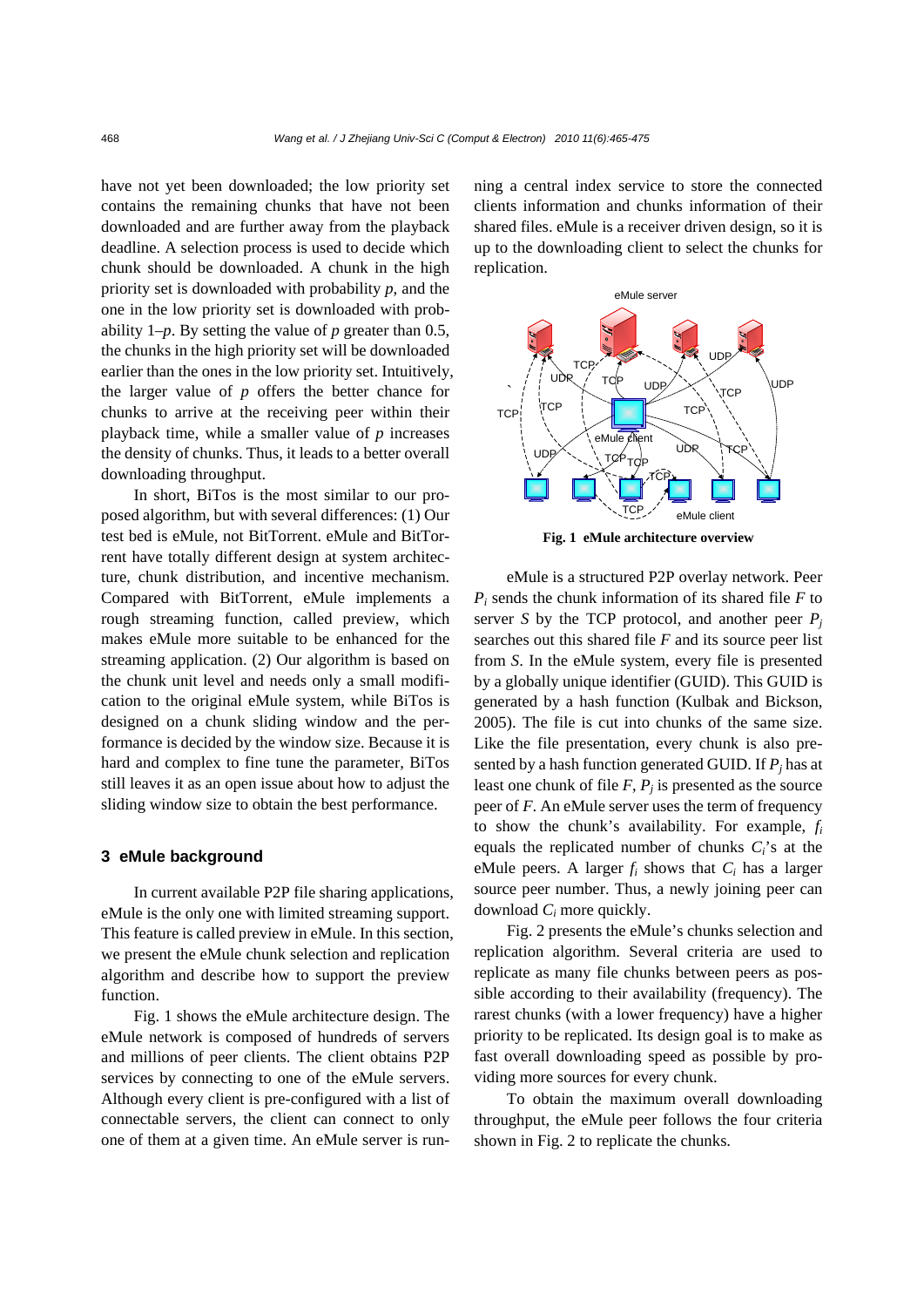| procedure GetNextRequestedChunks $(F)$                                                      |                   |  |
|---------------------------------------------------------------------------------------------|-------------------|--|
| Define three frequency zones by bounds, veryRare-                                           |                   |  |
| Bound, and rareBound;                                                                       |                   |  |
| while $C_i$ is F's chunk                                                                    |                   |  |
| if $(C_i$ is a preview block)                                                               |                   |  |
| criterion_preview=true;                                                                     |                   |  |
| endif                                                                                       |                   |  |
| if $(C_i$ is in downloading state) and ( <i>i</i> <veryrarebound)< td=""></veryrarebound)<> |                   |  |
| criterion_requested=true;                                                                   |                   |  |
| endif                                                                                       |                   |  |
| if $(Ci$ has been downloaded partially)                                                     |                   |  |
| criterion_completion=                                                                       |                   |  |
| downloaded size/CHUNK_SIZE;                                                                 |                   |  |
| endif                                                                                       |                   |  |
| if (i <veryrarebound)< td=""><td></td></veryrarebound)<>                                    |                   |  |
| $R_i = i^*25$                                                                               | /*Criterion $1*/$ |  |
| +(criterion_preview==true)?0:1                                                              | /*Criterion $2*/$ |  |
| +(100-criterion_completion);                                                                | /*Criterion 4*/   |  |
| else if (criterion_preview==true)                                                           |                   |  |
| $R_i$ =(criterion_requested!=true)?10000:30000                                              |                   |  |
|                                                                                             | /*Criterion 3*/   |  |
| +(100-criterion_completion);                                                                | /*Criterion 4*/   |  |
| else if (i <rarebound)< td=""><td></td></rarebound)<>                                       |                   |  |
| $R = i*25$                                                                                  | /*Criterion $1*/$ |  |
| +(criterion_requested!=true)?10101:30101                                                    |                   |  |
|                                                                                             | /*Criterion 3*/   |  |
| +(100-criterion_completion);                                                                | /*Criterion 4*/   |  |
| else if (criterion_requested!=true)                                                         |                   |  |
| $R_i = 20000$                                                                               | /*Criterion 3*/   |  |
| $+(100-criterion\_completion);$                                                             | /*Criterion 4*/   |  |
| else                                                                                        |                   |  |
| $R_i = 40000$                                                                               | /*criterion $3*/$ |  |
| +criterion_completion;                                                                      | /*criterion $4*/$ |  |
| endif                                                                                       |                   |  |
| end while                                                                                   |                   |  |
| Pick the chunk with the smallest Rank value as the one to                                   |                   |  |
| be the requested next;                                                                      |                   |  |
| end procedure                                                                               |                   |  |

**Fig. 2 eMule chunk selection algorithm**

**Criterion 1** The chunks with the lowest frequency (rarest) should be downloaded with the highest priority (first); it is called rarest-first. This design enables the newly joining peers to have more available sources and speeds up the downloading process.

**Criterion 2** The chunks used to do preview have the second priority. In eMule implementation, the first and last chunks of a file are marked as the preview ones as players often use them to parse the correct metadata. The metadata are necessary for the players to set up and initialize the decoders.

**Criterion 3** The rarest chunks that have been in the downloading process have the third priority. Although these chunks have already been downloaded at the current receiving peer, their availability is still very small as their frequency is still in the rare bound. The receiving peer tries to spread this chunk's replication request to each source peer of the file. After these source peers receive the replication request, they will put this chunk to their download request queue. This operation can increase the chunk replications in the whole network, and thus improve the overall downloading performance.

**Criterion 4** Partially retrieved chunks should be completed before a peer starts to download the others.

## **4 The new algorithm**

In this section, we describe the proposed WDCD algorithm, which adds the streaming support to the original eMule system by enhancing the chunk selection and replication algorithm. Its design goal is to make the chunks arrive at the streaming peer's player buffer within their playback time while keeping the swarming efficiency of the chunk replication algorithm among the downloading peers.

Fig. 3 gives the overview of the WDCD algorithm. The file chunks list is divided into two windows by a cursor  $t_{\text{deadline}}$  ( $t_{\text{deadline}}$  is defined in Table 1, and it is moving along with the player's wall clock of the PAD client). If one chunk downloading could not be finished within  $t_{\text{deadline}}$ , this chunk was assumed to be dropped at the PAD client player, and this will cause the player jitter and discontinuity. There are two windows in Fig. 3: (1) Buffering window. The window size is fixed and the chunk number is used as the unit. To describe the algorithm in a simple and easy way, we assume that the media file is a constant bit rate (CBR) stream and the chunk duration is fixed as one second. Thus the buffering window size has the same value as the player's buffer size in our WDCD algorithm description. (2) Next-play-window. Its window size is variable and equals the file duration minus *t*<sub>deadline</sub>. The window size is changing when  $t_{\text{deadline}}$  is shifting, until it finally reaches zero. The chunks at this window have larger playback timestamps than  $t_{\text{deadline}}$ , so they are the next ones to be played at the player. They should be downloaded with a higher priority compared with the chunks at the buffering window. Inside the next-play-window, the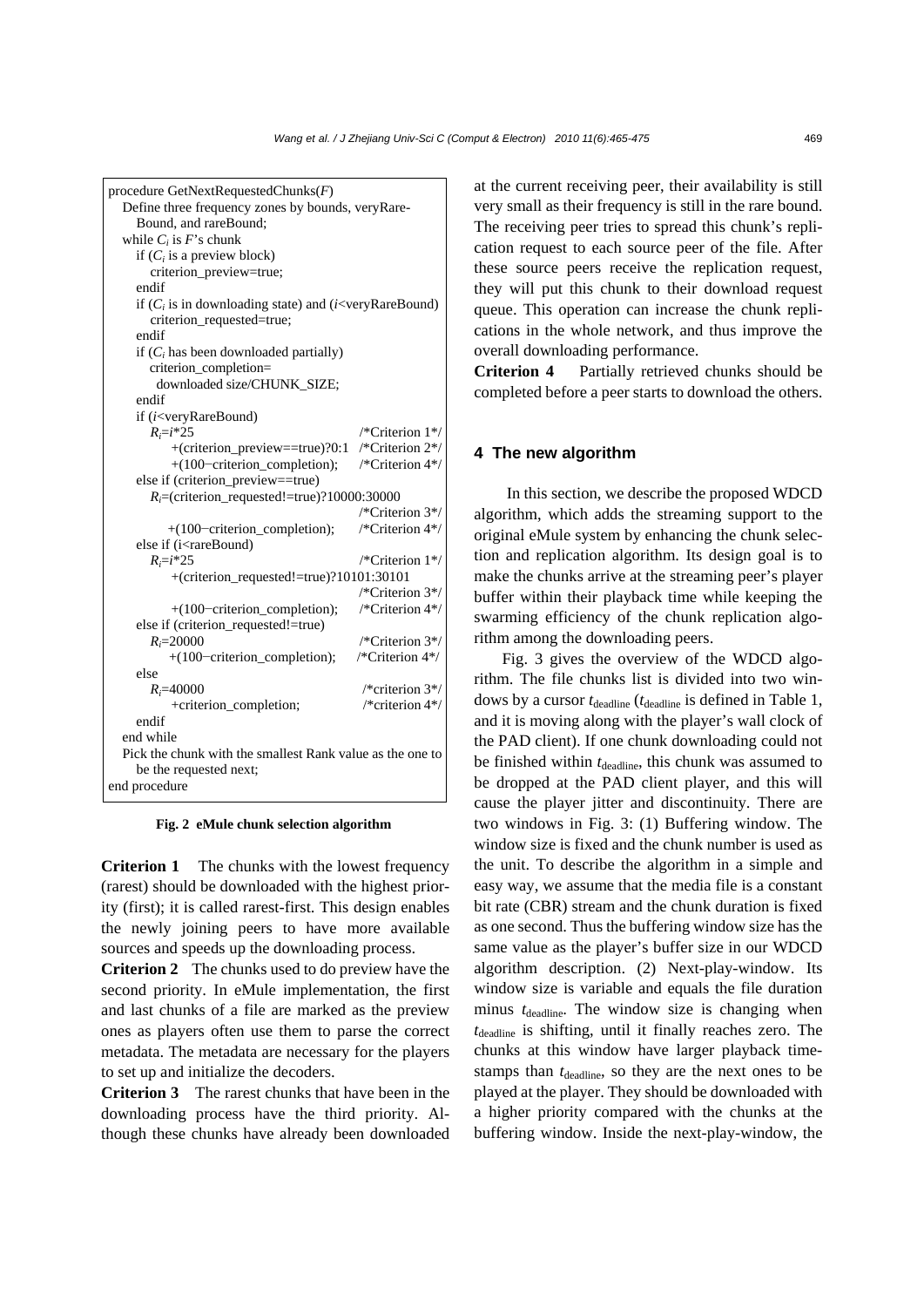chunks with a timestamp closer to  $t_{\text{deadline}}$  have a higher downloading priority. If one chunk could not finish downloading within its playback time, it would be marked as 'missed' for this PAD client's playing request.



**Fig. 3 The wish driven chunk distribution algorithm** 

**Table 1 Notations used in the wish driven chunk distribution (WDCD) algorithm** 

| Term                  | Definition                                                                                                                                                                                                                                                                                               |  |  |
|-----------------------|----------------------------------------------------------------------------------------------------------------------------------------------------------------------------------------------------------------------------------------------------------------------------------------------------------|--|--|
| S                     | One central server of the eMule network                                                                                                                                                                                                                                                                  |  |  |
| $P_i$                 | Peer i                                                                                                                                                                                                                                                                                                   |  |  |
| $C_i$                 | The <i>i</i> th chunk of file $F$                                                                                                                                                                                                                                                                        |  |  |
| F                     | One file sharing by the eMule network                                                                                                                                                                                                                                                                    |  |  |
| $f_i$                 | The frequency of chunk $C_i$ at the eMule network<br>indicating this chunk's availability in eMule<br>peers                                                                                                                                                                                              |  |  |
| $R_i$                 | The rank value of chunk $C_i$ . A peer will always<br>select the chunk with the smallest rank value to<br>replicate                                                                                                                                                                                      |  |  |
| $npf_i$               | The next-play-frequency value of chunk $C_i$ ,<br>indicating the streaming requests density for<br>the chunk $C_i$ . A peer will try to replicate the<br>chunks with higher npf <sub>i</sub> values so that these<br>chunks can arrive at the PAD client's player<br>buffer before the playback deadline |  |  |
| L                     | The total chunk size of file $F$                                                                                                                                                                                                                                                                         |  |  |
| $t_{\text{deadline}}$ | The chunks playback deadline of the PAD client.<br>If a chunk cannot reach the PAD client's<br>player buffer within $t_{\text{deadline}}$ , this packet is as-<br>sumed to be dropped for the playing request                                                                                            |  |  |
| $t_i$                 | The timestamp of chunk $C_i$                                                                                                                                                                                                                                                                             |  |  |

In the WDCD algorithm, a new parameter named next-play-frequency (npf) (Table 1) is added to the file chunks. The chunk with a larger npf value has a higher replication priority in the peer's chunk selection procedure. The npf value of chunk  $C_i$  is calculated by

$$
\text{npf}_i = \begin{cases} \text{npf}_i - (L - i), & t_i \le t_{\text{deadline}}, \\ \text{npf}_i + (L - i), & t_i > t_{\text{deadline}}. \end{cases} \tag{1}
$$

In Eq. (1), the PAD client increases the npf value of the chunk that is behind the player's playback deadline. The chunk closer to *t*<sub>deadline</sub> will have a larger npf value and it is more urgent to be replicated for streaming requests. For those chunks that have missed the playback deadline  $(t_i \leq t_{\text{deadline}})$ , the PAD client needs to restore its npf value using Eq. (1) to indicate that it is not needed any more for this PAD client's streaming request. The main reasons for the condition  $t_i \leq t_{\text{deadline}}$  branch of Eq. (1) are:

1. For the chunks that have been missed at the current PAD peer, the streaming request for these chunks is meaningless and the chunk's npf value needs to be decreased. As the npf notion indicates, the chunk's npf value will impact its replication priority at the downloading clients, so the PAD client needs to revise these chunks' npf values as soon as possible once they are not needed by the player. Then, the chunk with the smallest frequency value (the rarest) can be ranked higher in the chunk selection procedure. This rarest-first order chunk replication can guarantee the overall downloading performance of the eMule network.

2. For the chunks that have been played at the current PAD client, their replications have already been increased by one and their npf values also need to be reduced. With the increased availability of these chunks, their replication priorities should be definitely lowered for both streaming and downloading requests. This makes the chunk replication algorithm more efficient for both PAD and downloading clients.

As above described, in the WDCD algorithm two key parameters are used in the peer's chunk selection procedure. One is the frequency *f* and the other is the next-play-frequency npf. A larger *f* of the chunk indicates that there are more copies for this chunk in the eMule network, so the newly joining peer will get the chunk more easily and faster. These kinds of chunks will have the lower downloading priority. A smaller *f* means that the chunk is rare or very rare in the eMule network. It is hard for the other peers to download this chunk because there are not enough replications (sources) in the network, and the chunk will need to have a higher downloading priority. This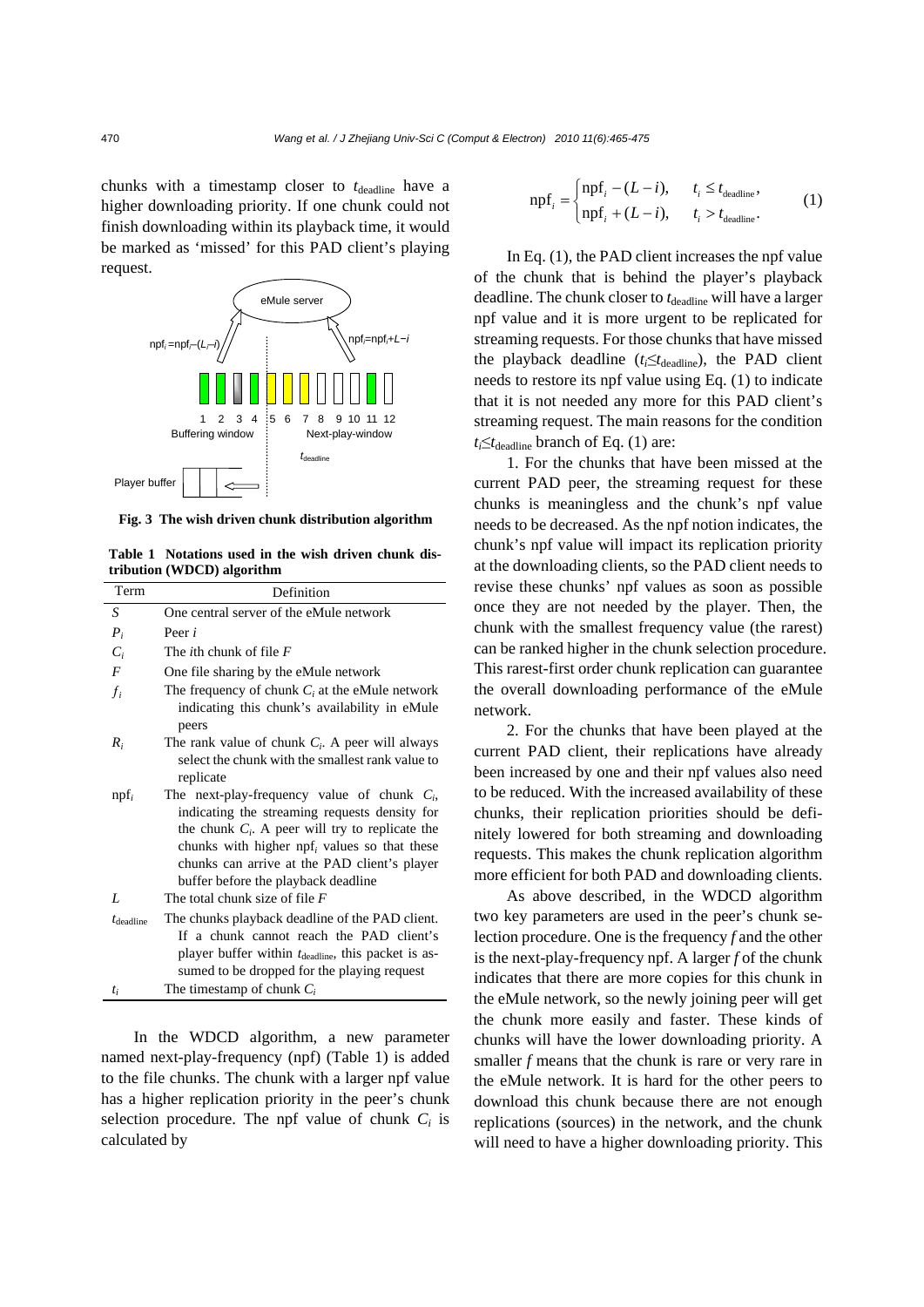rarest-first policy will replicate all chunks of a file to as many peers as possible so that the newly joining peer can have as many sources of the file as possible. In turn, the receiving peer can download the file from different parallel sources to achieve the maximum downloading throughput. npf is different from *f*; the npf value indicates how urgently the PAD clients are waiting for the chunk to play it. A chunk with a larger npf value will be requested more urgently, so it must have a higher replication priority than the other chunks. Combining these two parameters, there are four possible cases to decide a chunk replication priority for the peer clients (Table 2).

**Table 2 The chunk's replication priority assignment of the WDCD algorithm**

| Replication priority | $n$ pf |      |
|----------------------|--------|------|
| Priority 1           | High   | Low  |
| Priority 2           | Low    | Low  |
| Priority 3           | High   | High |
| Priority 4           | Low    | High |

**Priority 1** This is the worst chunk of the system and often happens at a flash crowd scenario. The chunk has a small number of sources or replications, but there are many PAD clients sending streaming requests for it. BASS discusses several proposals for this case. It is obvious that this kind of chunk should have the highest replication priority because it has the maximum number of waiting PAD clients but the rarest copies in the system. For either streaming requests or downloading requests, it should be replicated with the highest priority.

**Priority 2** Although there are not too many waiting PAD clients for the chunk, the network still does not have enough copies at the peers. This chunk should have a lower replication priority than the chunk in the Priority 1 case. For this case, we should increase the chunk's availability by replicating it to more peers, which is the rarest-first replicating algorithm of the original eMule system. This rarest-first replication order benefits both the streaming and the downloading clients. With the increase of the chunk's availability, the later joining PAD clients can have the shorter startup time and fewer playback jitters. Certainly, the newly joining downloading clients can also obtain the faster downloading speed.

**Priority 3** In this case, the chunk has a large npf value, meaning that there are many pending PAD clients streaming requests for it. But there are also enough replications of this chunk at the network because its frequency *f* is large. Thus, the third priority is given to this chunk's replication request although it is requested by the PAD clients very urgently. It is because the network has provided enough sources for this chunk.

**Priority 4** It is similar to the case of Priority 3, but there are fewer PAD clients waiting for the chunk. Thus, we assign the lowest replication priority to it.

Based on the rules described in the above four cases, our WDCD algorithm proposes an enhanced chunk selection and replication procedure by combining the chunk's replication availability (defined by the *f* value) and the streaming request's density (defined by the npf value). This enhancement can add the streaming capability to the eMule network and has little impact on its downloading performance.

#### **5 Experiment evaluation**

Our algorithm is aimed to add streaming support to the eMule file sharing system, so we need to evaluate the performance for both streaming and downloading features. We use the startup time and playback jitters to evaluate the streaming performance. The startup time is defined as the time that one peer needs to wait to view a movie since the playback request is sent. A well-designed P2P VOD system must have a very short startup time to meet the user experience. In our experiments, the continuity index (CI) proposed in the CoolStreaming, defined as the number of pieces that arrive before the playback deadline compared to the total number of pieces, is used to measure the playback jitters. A larger CI means a better playback performance. Besides the streaming performance, the WDCD algorithm should still be able to keep the original eMule system's downloading throughput.

To verify the WDCD algorithm performance, we use the NTCUns (NCTUns, 2009) simulator to run and check the prototype implementation. The NCTUns is a Linux kernel based network simulator. It can run real applications directly from the simulated network node. It can provide the same P2P network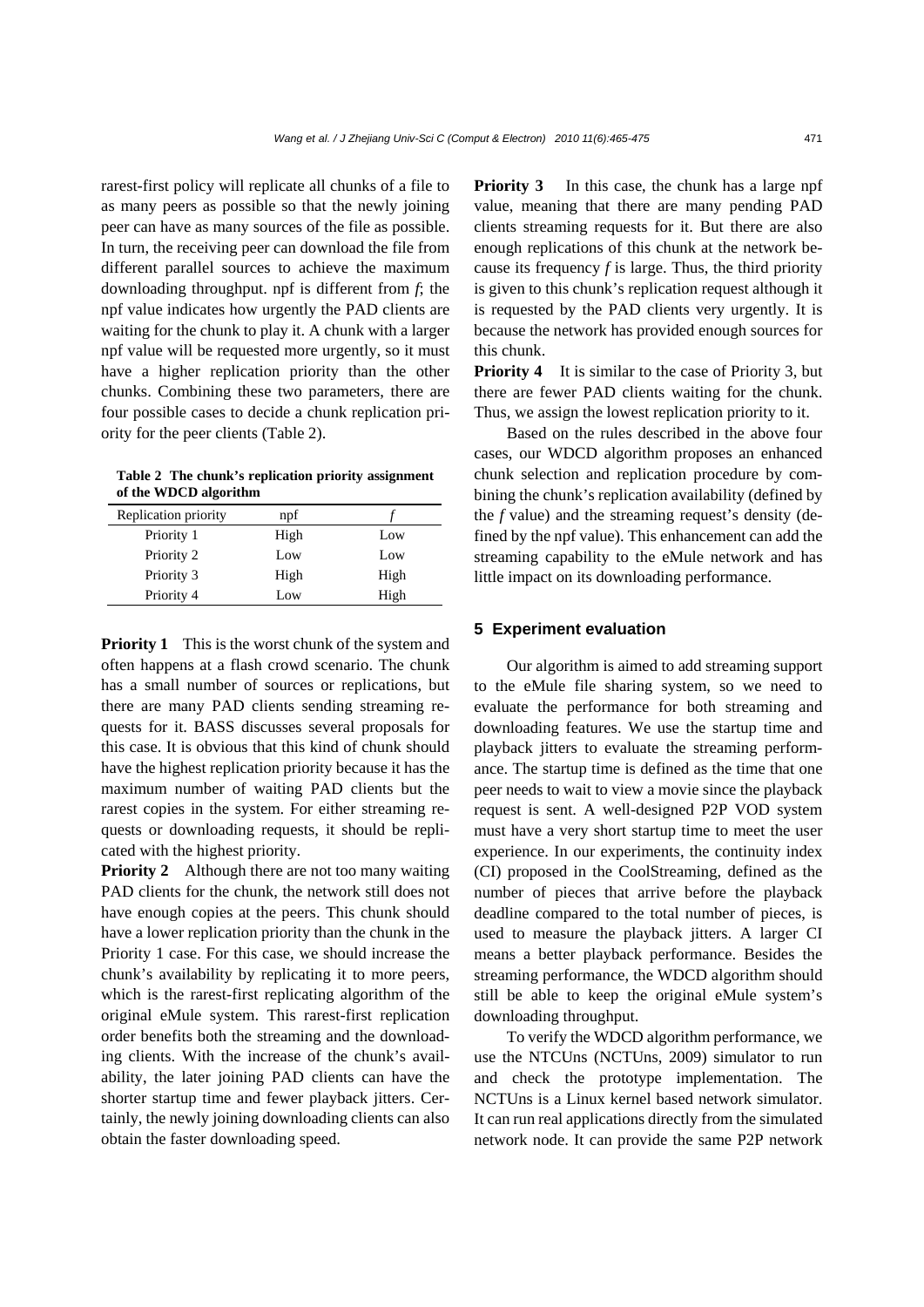running environment as the real Internet based P2P framework. The prototype implementation is based on the aMule (aMule, 2009) open source project; we modify the aMule framework by adding our new algorithm. Because the NCTUns can run the aMule application as a normal Linux application from the simulated network node inside, it is very easy for us to design and implement our experiments. Since we can run the aMule applications directly in both the NCTUns simulator and the real Linux environment without any modification, we believe the experiment results achieved by NCTUns are the same as in the case of running over the real Internet.

In our experiments, the NCTUns is running on a Dell PC with Intel DuoCore and 2 GB DDR. Because NCTUns can support only a maximum of 64 network nodes at one PC, we set up an autonomous system (AS) network model with 64 nodes. One of them runs the aMule server, three are configured to run the aMule client as the seeder, and the remaining 60 nodes run the downloading clients or PAD clients. Every peer has a symmetrical network bandwidth and the upload and download bandwidths are both 512 kb/s. The seed file is a CBR movie encoded with a bit rate of 512 kb/s, and its total playback duration is 120 s. To make the experiment simpler and easier, we cut the file into pieces of chunk with 64 KB size, so every chunk has a playback duration of 1 s. Our model is evaluated in a synthetic scenario where all peers send the playback or downloading requests simultaneously. This is the classic flash crowd case in a VOD system. Every experiment lasts 200 s. The 60 peer clients send the requests at the same time for every experiment with different percentages of PAD clients. A total of 20 experiments were carried out.

In the evaluation experiments, the performance results of the eMule rarest-first algorithm are compared with those of the WDCD algorithm. In our experiments, we focus mainly on the results of Priority 3 and Priority 4 cases in Table 2 to analyze the streaming performance improvement and the impact of the downloading performance.

#### **5.1 Startup time evaluation**

We compare the startup time performances between the original eMule and the enhanced eMule with WDCD. The results (Fig. 4) indicate that the



**Fig. 4 Cumulative distribution of the startup time for the two different algorithms of all runs** 

The vertical line represents the earliest possible startup time when a peer could start the playback

WDCD algorithm has significantly improved the peer's startup time; most of the peers can start the streaming within 30 s. Considering that the peer's initial buffering time is fixed as 10 s and all peers are requesting for the video stream from the seed nodes in flash crowd mode, this startup time performance is quite a large improvement. The original eMule implementation has a larger startup time delay because the chunks at the movie head do not have a higher priority than the chunks in other positions to arrive at the receiving peer's player buffer. In the original eMule system, a receiving peer obtains the chunks in the rarest first order, so there are chances by which the head chunks arrive at the player behind the tail chunks. Then the peer cannot start the playback until these head chunks are received. This chunk downloading order will greatly increase the peer's startup time. The worst cases are when the head chunks are received behind all the other chunks of the movie, and then the peer almost needs to wait for the playback until the full movie is downloaded completely. For the WDCD algorithm, the head chunks have higher priority to be replicated and can arrive at the streaming receiving peer before the playback deadline. At the beginning of the experiment, the PAD clients start to request the head chunks sequentially, and then the eMule server will increase these chunks' npf values to indicate these urgent streaming requests. When the seeding peers try to replicate the chunks to the whole eMule network, they will assign a higher replication priority to the chunk with a higher npf value. Thus, the movie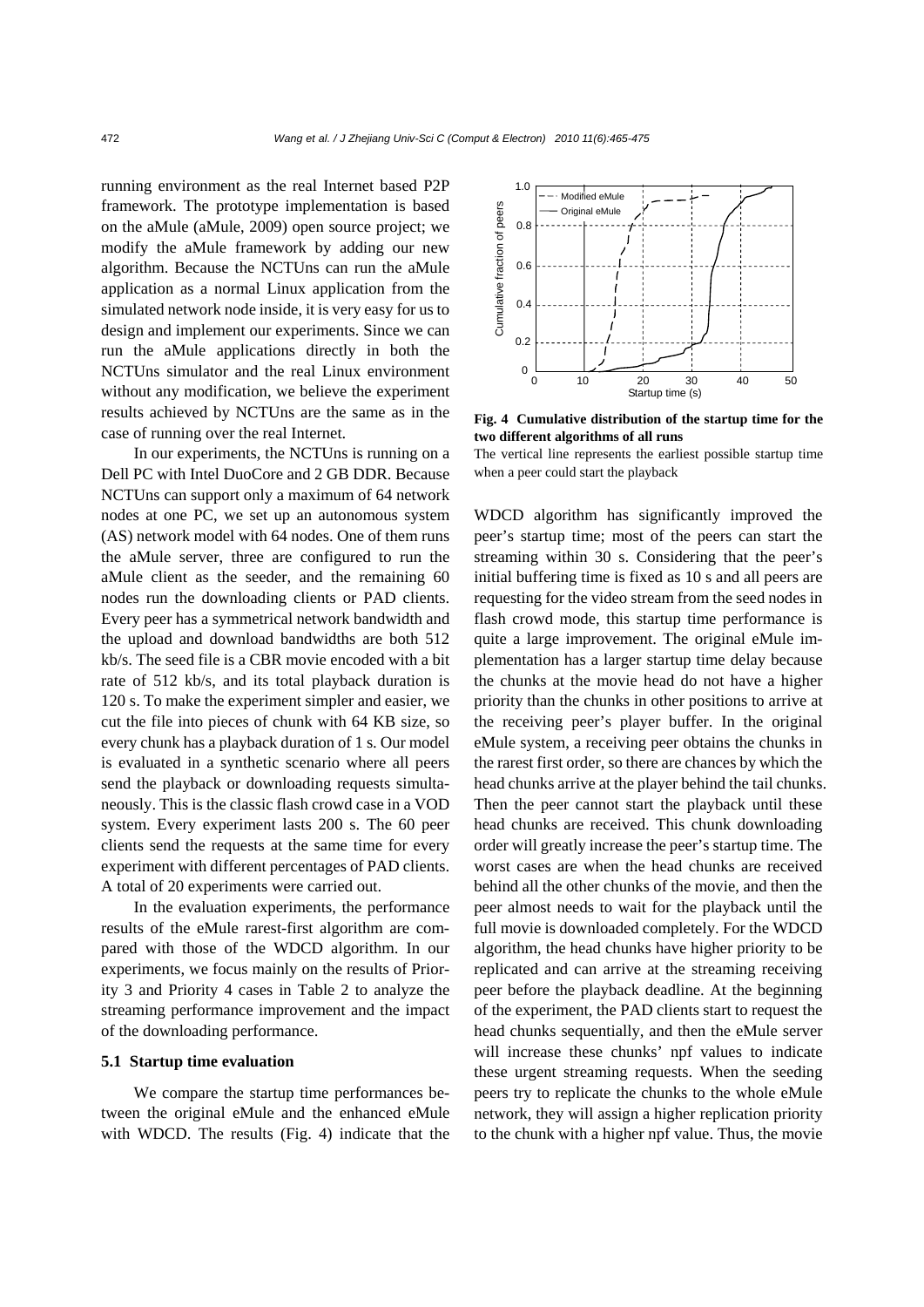head chunks will have some copies between the peers, and then the PAD clients have more chances to obtain the head chunks before the playback deadline in the enhanced eMule system and can have better startup time performance.

## **5.2 Playback jitter performance evaluation**

Fig. 5 shows the CI as a function of PAD client's percentage. When the PAD clients' percentages are less than 60%, the streaming peers in the WDCD enhanced system have a larger CI and show a better playback performance. In the WDCD algorithm, the chunks with higher npf values have higher replication priorities, so the PAD client has more chances to obtain these chunks before the playback deadline. For the chunks with a zero npf value, their replication priority is decided by the frequency value. This is also helpful in smoothing the PAD client's playback because there are chances by which these chunks are downloaded at the next-play-window. When the PAD client number is increasing and the downloading client number is decreasing at the same time, it is harder for PAD clients to obtain the chunks before their playback deadlines. This is because we use the flash crowned model to simulate the peers' arrivals, and all the PAD streaming clients are requesting for the movie head chunks from the limited three seeders. At the beginning, only the head chunks are replicated between the peers because they have the highest priority, and there are limited sources for these chunks, so the PAD clients will face the content bottleneck at the player. This case is very much like the centralized client/server architecture. It will increase the initial startup time and the playback jitters.

We can conclude from the above results and analyses that the WDCD algorithm can achieve a good



**Fig. 5 Continuity index (CI) versus the PAD client number (all runs)**

streaming performance when the PAD client percentage is lower than that of the downloading client. This scenario is the default behavior of the eMule system where most of the clients are the downloading ones who are just downloading the contents in the background without simultaneous streaming activities. Nowadays, more and more devices are available with the eMule downloading capability, such as the network attached storage (NAS) devices, which provide only the downloading function and do not support a streaming user interface. With the increase of these kinds of downloading only devices, the WDCD algorithm can enable the PAD clients of eMule to obtain better streaming preview experiences.

## **5.3 Downloading speed performance evaluation**

Besides the streaming playback performance, we also need to evaluate whether the WDCD algorithm reduces the overall eMule downloading throughput. We compare the downloading speed of the original eMule implementation and the WDCD algorithm enhanced eMule system. The peer's downloading throughput value is very stable for the original eMule rarest-first algorithm as the percentage of PAD clients varies (Fig. 6). This is because the increasing streaming clients do not change the chunk's frequency value or replication priority. As for the WDCD algorithm, the peer's downloading speed decreases as the PAD client percentage increases. In our experiments the flash crowd mode is adopted, so all the peers are requesting for the chunks in playback timestamp order from the three seed nodes at the beginning. When the number of PAD clients is increasing, the head chunks of the file have higher replication priorities, and the tail chunks have little chance to be replicated. Thus, the peer must wait for a longer time to finish the downloading of the tail chunks. The overall downloading performance will not be recovered until all chunks' npf values reach zero after the 120 s playback duration. Finally the peers select and replicate the chunks in rarest-first order again.

The results in Fig. 6 support the same conclusion as drawn from Fig. 5 that the WDCD algorithm can have a better streaming playback performance while keeping a good overall downloading throughput when the PAD clients have a low percentage over the total clients.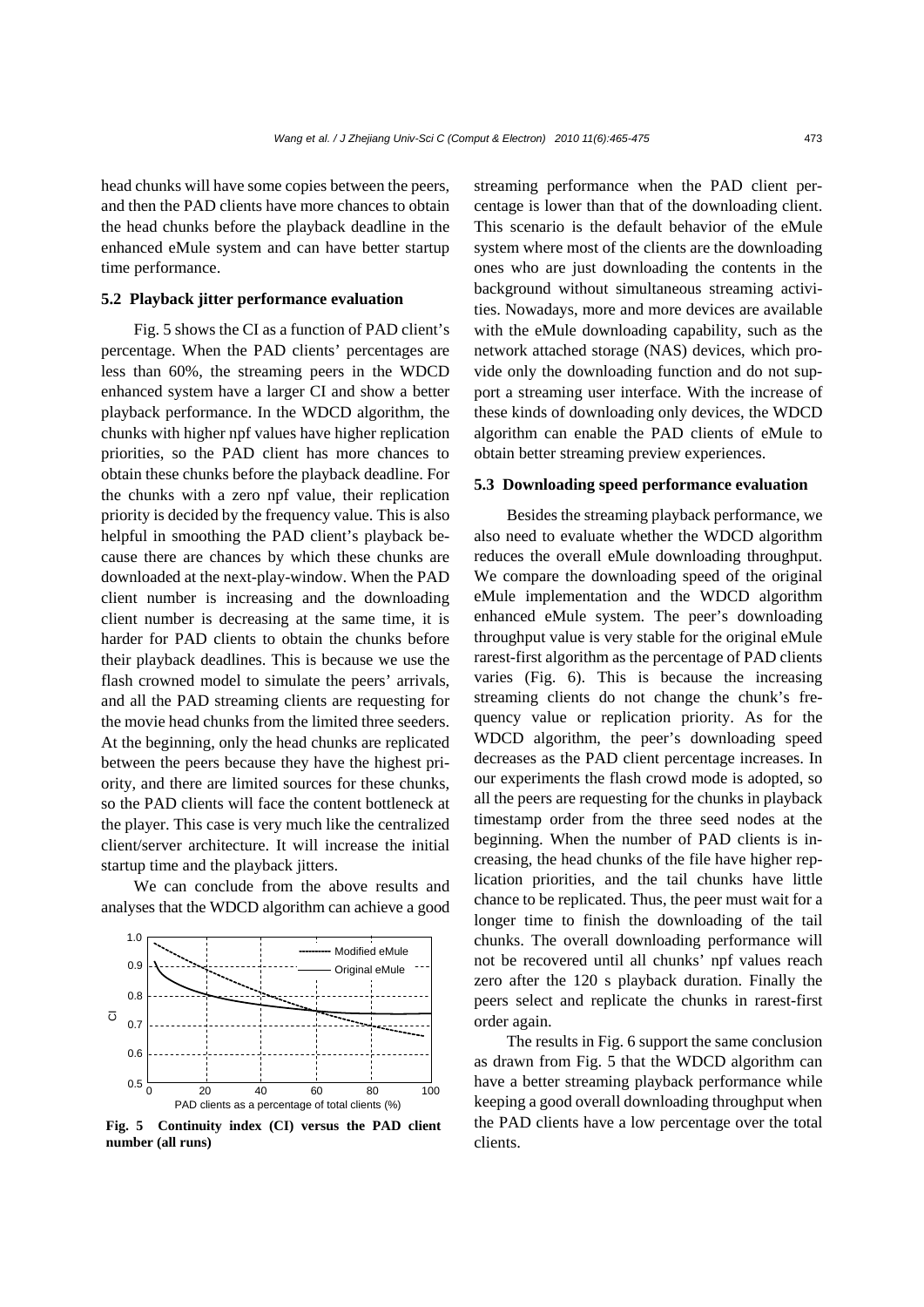

**Fig. 6 Download speed versus the PAD client number (all runs)**

## **6 Conclusions and future work**

In this paper, we show a simple enhanced chunk selection and replication algorithm to add the playingas-downloading capability to the eMule system. This algorithm is based on the original eMule rarest-first algorithm. It needs only a small modification and is easy to implement. We have deployed this modification at aMule source code and evaluated the prototype with the real application level simulators of NCTUns. The results show that the peer could achieve a good streaming playback performance and will not degrade the system's overall downloading throughput if the number of streaming clients is much smaller than that of the downloading clients.

In the future, we will modify the peer's arrival model in our experiment to learn more about the WDCD performance. The flash crowd arrival model is currently used for simplicity, but it is more often for the P2P system to use the Poisson distribution model to simulate the peer's arrival. An attempt will be made to compare the implementation and the architecture between the eMule and BitTorrent systems to study their suitability for the PAD feature.

## **Acknowledgements**

The authors would like to thank Albert S. Wang (e-mail: albert\_s\_wang@yahoo.com), previously with Agilent Technologies and now a visiting fellow at the Advanced Digital Technology and Instrument Institute of Zhejiang University, for his contribution to this manuscript.

#### **References**

- aMule, 2009. The aMule Open Source Project. Available from http://www.amule.org/ [Accessed on July 11, 2009].
- Androutsellis-Theotokis, S., Spinellis, D., 2004. A survey of peer-to-peer content distribution technologies. *ACM Comput. Surv.*, **36**(4):335-371. [doi:10.1145/1041680. 1041681]
- Annapureddy, S., Guha, S., Gkantsidis, C., Gunawardena, D., Rodriguez, P.R., 2007. Is High-Quality VOD Feasible Using P2P Swarming? Proc. 16th Int. Conf. on World Wide Web, p.903-912. [doi:10.1145/1242572.1242694]
- Bickson, D., Dolev, D., Weiss, Y., 2007. Efficient Peer-to-Peer Content Distribution. Available from http://leibniz.cs. huji.ac.il/tr/858.pdf [Accessed on July 11, 2009].
- Castro, M., Druschel, P., Kermarrec, A.M., Nandi, A., Rowstron, A., Singh, A., 2003. SplitStream: High-Bandwidth Multicast in Cooperative Environments. Proc. 19th ACM Symp. on Operating Systems Principles, p.298-313. [doi:10.1145/945445.945474]
- Cheng, B., Stein, L., Jin, H., Zhang, Z., 2008a. A Framework for Lazy Replication in P2P VoD. Proc. 18th Int. Workshop on Network and Operating Systems Support for Digital Audio and Video, p.93-98. [doi:10.1145/1496046. 1496068]
- Cheng, B., Stein, L., Jin, H., Liao, X., Zhang, Z., 2008b. GridCast: improving peer sharing for P2P VoD. *ACM Trans. Multimedia Comput. Commun. Appl.*, **4**(4), No. 26. [doi:10.1145/1412196.1412199]
- Cheng, B., Stein, L., Jin, H., Zhang, Z., 2008c. Towards Cinematic Internet Video-on-Demand. Proc. 3rd ACM SIGOPS/EuroSys European Conf. on Computer Systems, p.109-122. [doi:10.1145/1352592.1352605]
- Chu, Y.H., Rao, S.G., Seshan, S., Zhang, H., 2002. A case for end system multicast. *IEEE J. Sel. Areas Commun*., **20**(8):1456-1471. [doi:10.1109/JSAC.2002.803066]
- Dana, C., Li, D., Harrison, D., Chuah, C., 2005. Bass: Bit-Torrent Assisted Streaming System for Video-on-Demand. Proc. IEEE 7th Workshop on Multimedia Signal Processing, p.1-4. [doi:10.1109/MMSP.2005.248586]
- Do, T.T., Hua, K.A., Tantaoui, M.A., 2004. P2VoD: Providing Fault Tolerant Video-on-Demand Streaming in Peer-to-Peer Environment. IEEE Int. Conf. on Communications, p.1467-1472. [doi:10.1109/ICC.2004.1312755]
- Do, T.T., Hua, K.A., Tantaoui, M.A., 2008. Robust video-ondemand streaming in peer-to-peer environments. *Comput. Commun.*, **31**(3):506-519. [doi:10.1016/j.comcom.2007. 08.024]
- Füllemann, L., 2005. P2P Mechanism Design. Available from http://dcg.ethz.ch/theses/ss05/p2pmd\_report.pdf [Accessed on July 11, 2009].
- Ghose, D., Kim, H.J., 2000. Scheduling video streams in video-on-demand systems: a survey. *Multimedia Tools Appl.*, **11**(2):167-195. [doi:10.1023/A:1009681521536]
- GnuTella, 2009. The Annotated Gnutella Protocol Specification v0.4. Available from http://rfc-gnutella.sourceforge.